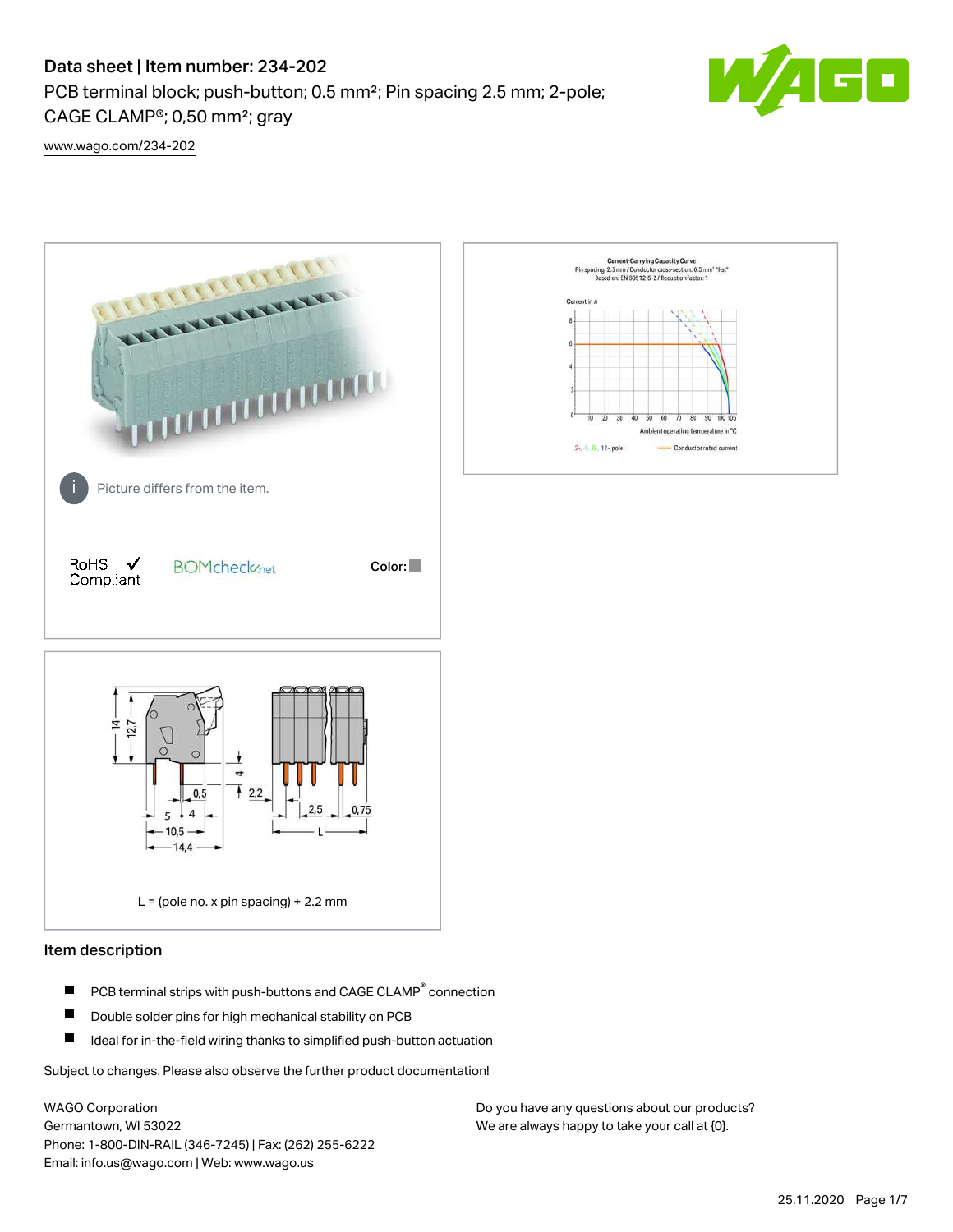

**Convenient, tool-free operation** 

# Data

Electrical data

## Ratings per IEC/EN 60664-1

| Ratings per                 | IEC/EN 60664-1                                                        |
|-----------------------------|-----------------------------------------------------------------------|
| Rated voltage (III / 3)     | 63 V                                                                  |
| Rated surge voltage (III/3) | $2.5$ kV                                                              |
| Rated voltage (III/2)       | 160 V                                                                 |
| Rated surge voltage (III/2) | $2.5$ kV                                                              |
| Nominal voltage (II/2)      | 320 V                                                                 |
| Rated surge voltage (II/2)  | $2.5$ kV                                                              |
| Rated current               | 6A                                                                    |
| Legend (ratings)            | $(III / 2)$ $\triangle$ Overvoltage category III / Pollution degree 2 |

# Ratings per UL 1059

| Approvals per                  | UL 1059 |
|--------------------------------|---------|
| Rated voltage UL (Use Group B) | 150 V   |
| Rated current UL (Use Group B) |         |

# Ratings per CSA

| Approvals per                   | CSA   |
|---------------------------------|-------|
| Rated voltage CSA (Use Group B) | 150 V |
| Rated current CSA (Use Group B) |       |

## Connection data

| Connection technology                             | CAGE CLAMP <sup>®</sup>                |
|---------------------------------------------------|----------------------------------------|
| Actuation type                                    | Push-button                            |
| Solid conductor                                   | $0.080.5$ mm <sup>2</sup> / 28  20 AWG |
| Fine-stranded conductor                           | $0.080.5$ mm <sup>2</sup> / 28  20 AWG |
| Fine-stranded conductor; with insulated ferrule   | $0.25 \text{ mm}^2$                    |
| Fine-stranded conductor; with uninsulated ferrule | $0.25 \text{ mm}^2$                    |
| Strip length                                      | $56$ mm $/ 0.20.24$ inch               |
| Conductor connection direction to PCB             | 90°                                    |
| Pole No.                                          | $\overline{2}$                         |

Subject to changes. Please also observe the further product documentation!

| WAGO Corporation                                       | Do you have any questions about our products? |
|--------------------------------------------------------|-----------------------------------------------|
| Germantown. WI 53022                                   | We are always happy to take your call at {0}. |
| Phone: 1-800-DIN-RAIL (346-7245)   Fax: (262) 255-6222 |                                               |
| Email: info.us@wago.com   Web: www.wago.us             |                                               |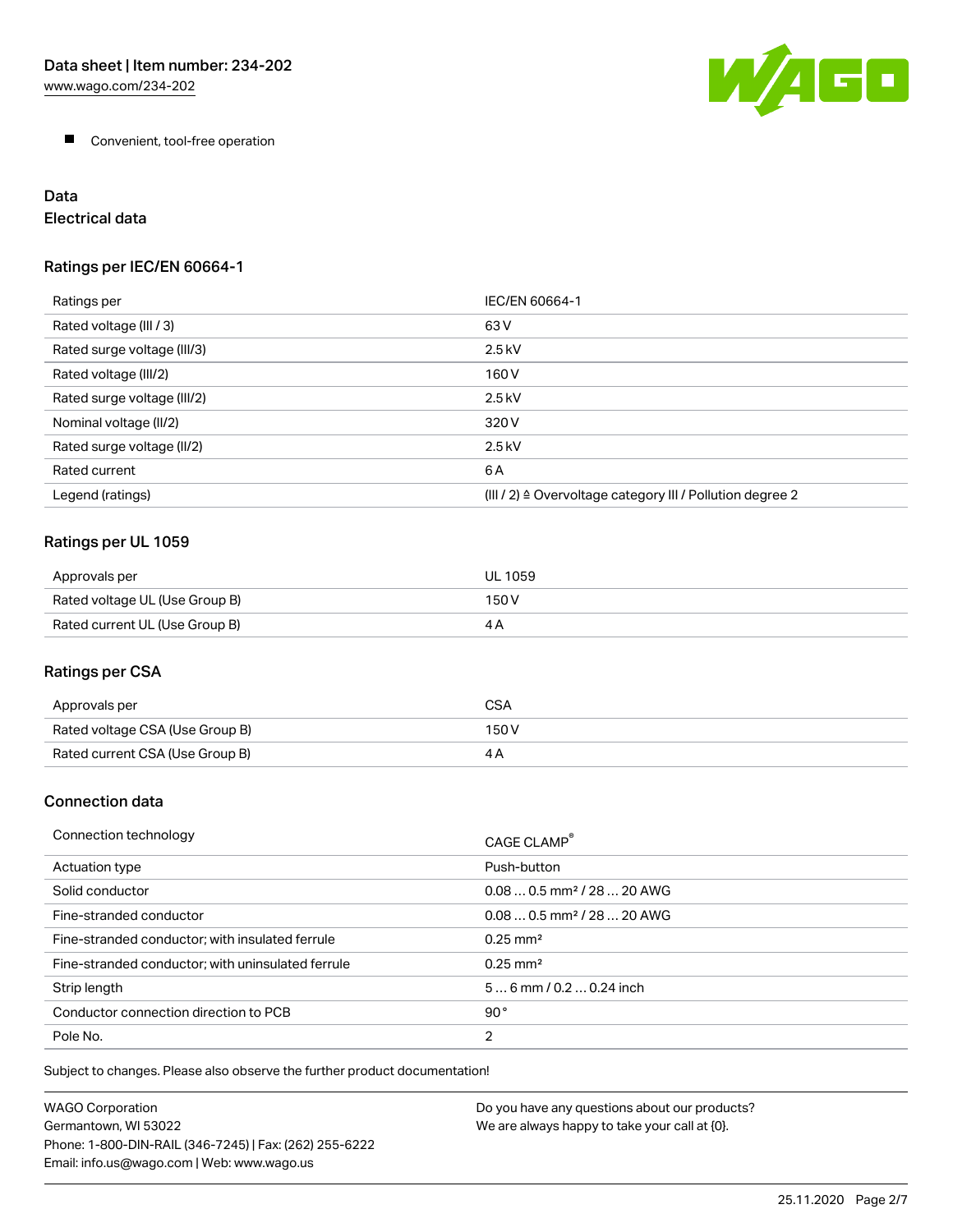[www.wago.com/234-202](http://www.wago.com/234-202)



| Total number of connection points |  |
|-----------------------------------|--|
| Total number of potentials        |  |
| Number of connection types        |  |
| Number of levels                  |  |

#### Physical data

| Pin spacing                          | 2.5 mm / 0.098 inch  |
|--------------------------------------|----------------------|
| Width                                | 7.2 mm / 0.283 inch  |
| Height                               | 18 mm / 0.709 inch   |
| Height from the surface              | 14 mm / 0.551 inch   |
| Depth                                | 14.4 mm / 0.567 inch |
| Solder pin length                    | 4 mm                 |
| Solder pin dimensions                | $0.5 \times 0.75$ mm |
| Drilled hole diameter with tolerance | 1 1 $(+0.1)$ mm      |

## PCB contact

| PCB contact                         | тнт                                      |  |
|-------------------------------------|------------------------------------------|--|
| Solder pin arrangement              | over the entire terminal strip (in-line) |  |
| Number of solder pins per potential |                                          |  |

#### Material Data

| Color                       | gray                                  |
|-----------------------------|---------------------------------------|
| Material group              |                                       |
| Insulation material         | Polyamide (PA66)                      |
| Flammability class per UL94 | V <sub>0</sub>                        |
| Clamping spring material    | Chrome nickel spring steel (CrNi)     |
| Contact material            | Electrolytic copper $(E_{\text{Cl}})$ |
| Contact plating             | tin-plated                            |
| Fire load                   | 0.018 MJ                              |
| Weight                      | 1.1 <sub>g</sub>                      |
|                             |                                       |

#### Environmental Requirements

| Limit temperature range | -60  +105 °C |
|-------------------------|--------------|
|-------------------------|--------------|

Subject to changes. Please also observe the further product documentation!

WAGO Corporation Germantown, WI 53022 Phone: 1-800-DIN-RAIL (346-7245) | Fax: (262) 255-6222 Email: info.us@wago.com | Web: www.wago.us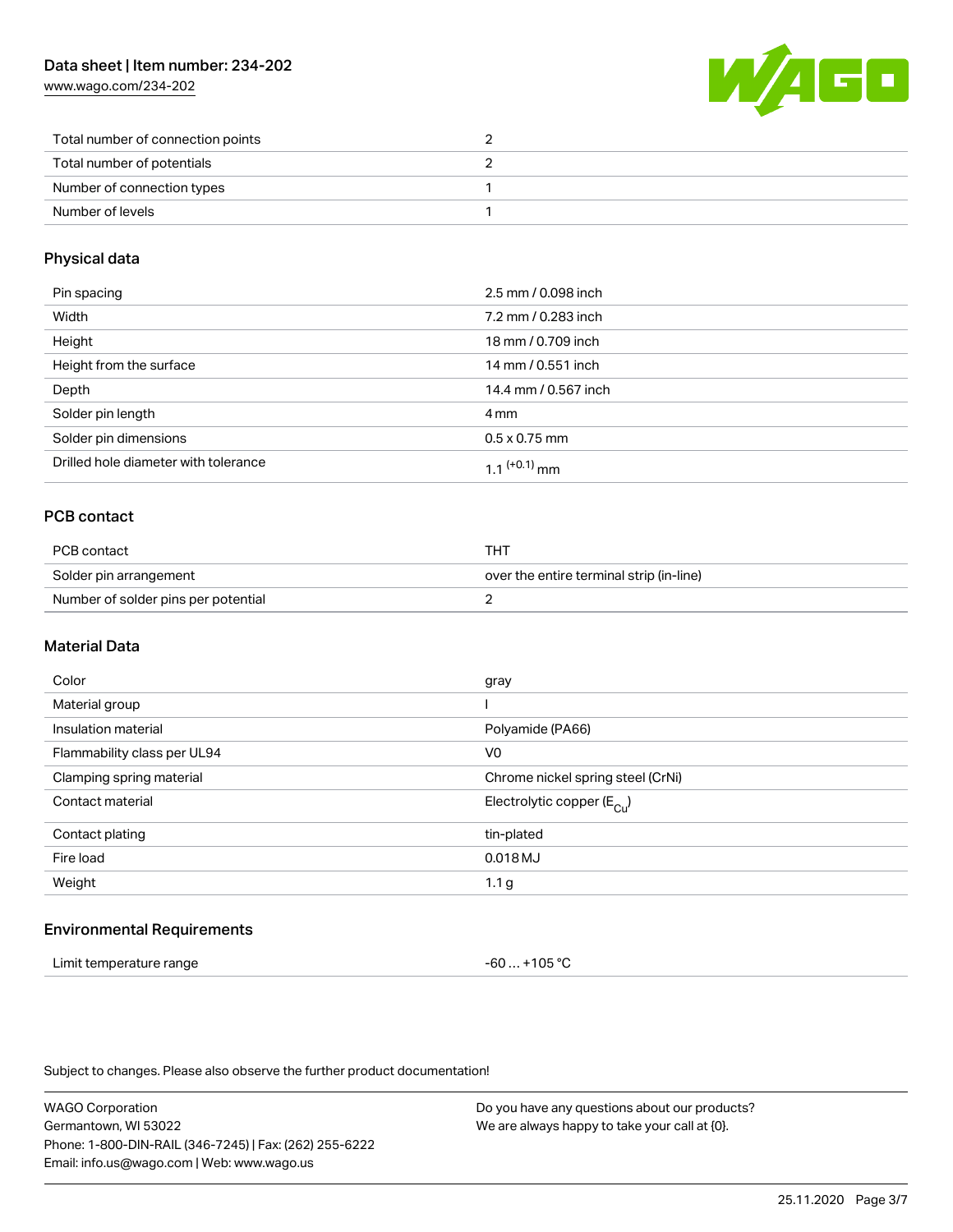

#### Commercial data

| Product Group         | 4 (Printed Circuit) |
|-----------------------|---------------------|
| Packaging type        | <b>BOX</b>          |
| Country of origin     | CН                  |
| <b>GTIN</b>           | 4044918651486       |
| Customs tariff number | 85369010000         |

#### Approvals / Certificates

#### Country specific Approvals

|             |                                              |                                 | Certificate               |
|-------------|----------------------------------------------|---------------------------------|---------------------------|
| Logo        | Approval                                     | <b>Additional Approval Text</b> | name                      |
|             | <b>CCA</b><br>DEKRA Certification B.V.       | EN 60998                        | NTR <sub>NL</sub><br>6946 |
| KEMA        | <b>CCA</b><br>DEKRA Certification B.V.       | EN 60998                        | 2153951.01                |
|             | <b>CCA</b><br>DEKRA Certification B.V.       | EN 60947-7-4                    | NTR <sub>NL</sub><br>7787 |
|             | <b>CSA</b><br>DEKRA Certification B.V.       | C22.2                           | 1465035                   |
| <b>KEMA</b> | <b>KEMA/KEUR</b><br>DEKRA Certification B.V. | EN 60947-7-4                    | 71-111042                 |

#### Ship Approvals

| Logo          | Approval            | <b>Additional Approval Text</b> | Certificate<br>name |
|---------------|---------------------|---------------------------------|---------------------|
| 0             | BV                  | IEC 60998                       | 11915/D0            |
| <b>BUREAU</b> | Bureau Veritas S.A. |                                 | BV                  |

#### UL-Approvals

Subject to changes. Please also observe the further product documentation!

| <b>WAGO Corporation</b>                                | Do you have any questions about our products? |
|--------------------------------------------------------|-----------------------------------------------|
| Germantown, WI 53022                                   | We are always happy to take your call at {0}. |
| Phone: 1-800-DIN-RAIL (346-7245)   Fax: (262) 255-6222 |                                               |
| Email: info.us@wago.com   Web: www.wago.us             |                                               |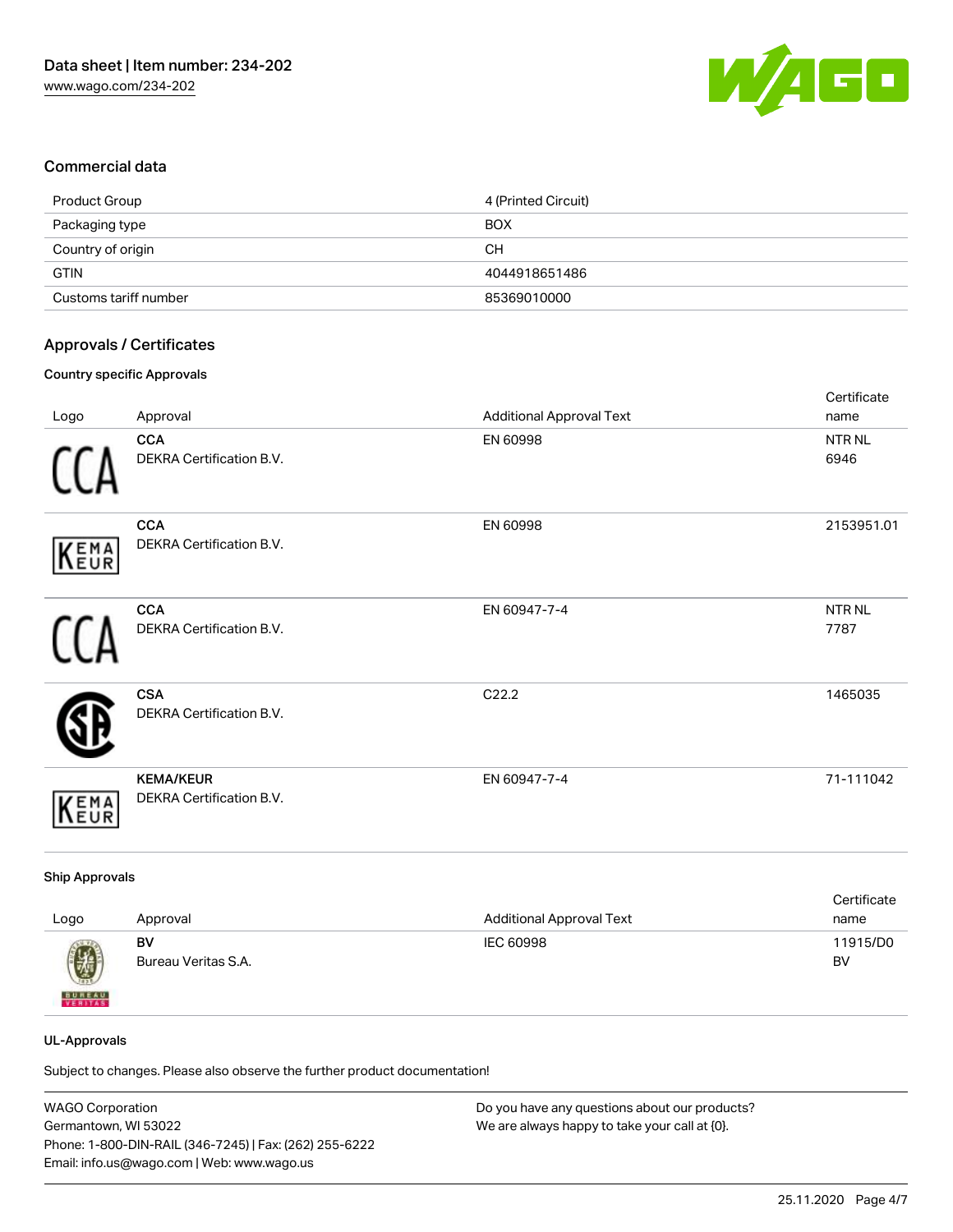[www.wago.com/234-202](http://www.wago.com/234-202)



| Logo                     |                               |                                 | Certificate |
|--------------------------|-------------------------------|---------------------------------|-------------|
|                          | Approval                      | <b>Additional Approval Text</b> | name        |
|                          | UL                            | <b>UL 1059</b>                  | 20190731-   |
| $\overline{\phantom{0}}$ | UL International Germany GmbH |                                 | E45172      |

#### Compatible products

| ۰.<br>v<br>v.<br>.,<br>× |  |
|--------------------------|--|
|                          |  |

|                     | Item no.: 210-648<br>Operating tool; Blade: 2.5 x 0.4 mm; with a partially insulated shaft; angled; short                                                                                       | www.wago.com/210-648             |
|---------------------|-------------------------------------------------------------------------------------------------------------------------------------------------------------------------------------------------|----------------------------------|
|                     | Item no.: 210-719<br>Operating tool; Blade: 2.5 x 0.4 mm; with a partially insulated shaft                                                                                                      | www.wago.com/210-719             |
| Marking accessories |                                                                                                                                                                                                 |                                  |
|                     | Item no.: 210-331/250-202<br>Marking strips; as a DIN A4 sheet; MARKED; 1-16 (400x); Height of marker strip: 2.3 mm/0.091 in; Strip<br>length 182 mm; Horizontal marking; Self-adhesive; white  | www.wago.com/210-331<br>/250-202 |
|                     | Item no.: 210-331/250-204<br>Marking strips; as a DIN A4 sheet; MARKED; 17-32 (400x); Height of marker strip: 2.3 mm/0.091 in; Strip<br>length 182 mm; Horizontal marking; Self-adhesive; white | www.wago.com/210-331<br>/250-204 |
|                     | Item no.: 210-331/250-206<br>Marking strips; as a DIN A4 sheet; MARKED; 33-48 (400x); Height of marker strip: 2.3 mm/0.091 in; Strip<br>length 182 mm; Horizontal marking; Self-adhesive; white | www.wago.com/210-331<br>/250-206 |
|                     | Item no.: 210-331/250-207<br>Marking strips; as a DIN A4 sheet; MARKED; 1-48 (100x); Height of marker strip: 2.3 mm/0.091 in; Strip<br>length 182 mm; Horizontal marking; Self-adhesive; white  | www.wago.com/210-331<br>/250-207 |
| ferrule             |                                                                                                                                                                                                 |                                  |
|                     | Item no.: 216-131<br>Ferrule; Sleeve for 0.25 mm <sup>2</sup> / AWG 24; uninsulated; electro-tin plated; silver-colored                                                                         | www.wago.com/216-131             |
|                     | Item no.: 216-151<br>Ferrule; Sleeve for 0.25 mm <sup>2</sup> / AWG 24; uninsulated; electro-tin plated                                                                                         | www.wago.com/216-151             |
|                     | Item no.: 216-301<br>Ferrule; Sleeve for 0.25 mm <sup>2</sup> / AWG 24; insulated; electro-tin plated; yellow                                                                                   | www.wago.com/216-301             |
|                     | Item no.: 216-321<br>Ferrule; Sleeve for 0.25 mm <sup>2</sup> / AWG 24; insulated; electro-tin plated; yellow                                                                                   | www.wago.com/216-321             |

# **Downloads**

## Documentation

Subject to changes. Please also observe the further product documentation!

WAGO Corporation Germantown, WI 53022 Phone: 1-800-DIN-RAIL (346-7245) | Fax: (262) 255-6222 Email: info.us@wago.com | Web: www.wago.us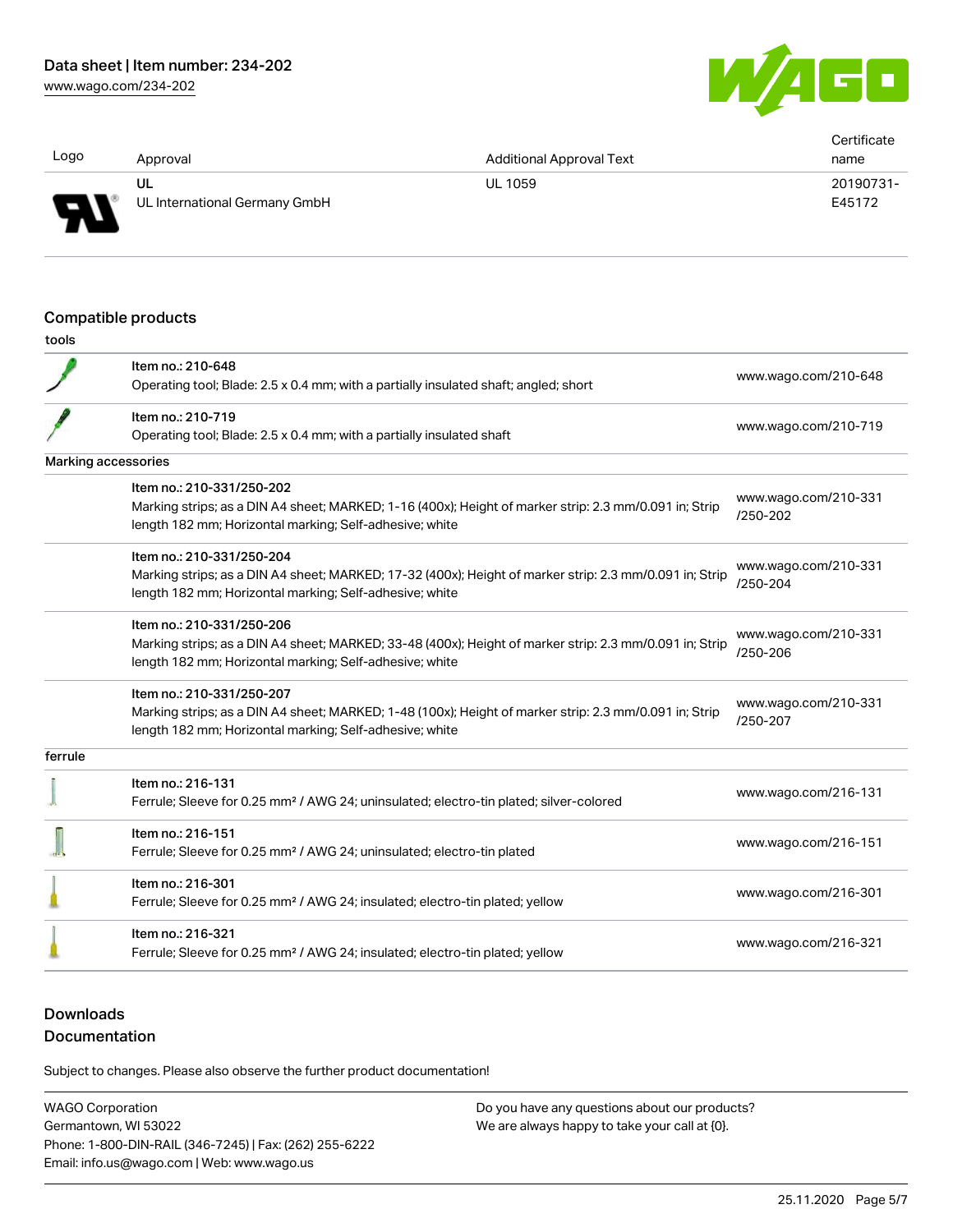

| <b>Additional Information</b>                                                                                                                                          |             |               |          |
|------------------------------------------------------------------------------------------------------------------------------------------------------------------------|-------------|---------------|----------|
| Technical explanations                                                                                                                                                 | Apr 3, 2019 | pdf<br>3.6 MB | Download |
| <b>CAD files</b>                                                                                                                                                       |             |               |          |
|                                                                                                                                                                        |             |               |          |
| CAD data                                                                                                                                                               |             |               |          |
| 2D/3D Models 234-202                                                                                                                                                   |             | <b>URL</b>    | Download |
| <b>CAE</b> data                                                                                                                                                        |             |               |          |
| EPLAN Data Portal 234-202                                                                                                                                              |             | <b>URL</b>    | Download |
| ZUKEN Portal 234-202                                                                                                                                                   |             | <b>URL</b>    | Download |
| <b>PCB Design</b>                                                                                                                                                      |             |               |          |
| Symbol and Footprint 234-202                                                                                                                                           |             | <b>URL</b>    | Download |
| CAx data for your PCB design, consisting of "schematic symbols and PCB footprints",<br>allow easy integration of the WAGO component into your development environment. |             |               |          |
| Supported formats:                                                                                                                                                     |             |               |          |
| ш<br>Accel EDA 14 & 15                                                                                                                                                 |             |               |          |
| ш<br>Altium 6 to current version                                                                                                                                       |             |               |          |
| Ш<br>Cadence Allegro                                                                                                                                                   |             |               |          |
| П<br>DesignSpark                                                                                                                                                       |             |               |          |
| ш<br>Eagle Libraries                                                                                                                                                   |             |               |          |
| П<br>KiCad                                                                                                                                                             |             |               |          |
| $\blacksquare$<br><b>Mentor Graphics BoardStation</b>                                                                                                                  |             |               |          |
| ш<br>Mentor Graphics Design Architect                                                                                                                                  |             |               |          |
| H<br>Mentor Graphics Design Expedition 99 and 2000                                                                                                                     |             |               |          |
| ш<br>OrCAD 9.X PCB and Capture                                                                                                                                         |             |               |          |
| ш<br>PADS PowerPCB 3, 3.5, 4.X, and 5.X                                                                                                                                |             |               |          |
| П<br>PADS PowerPCB and PowerLogic 3.0                                                                                                                                  |             |               |          |
| ш<br>PCAD 2000, 2001, 2002, 2004, and 2006                                                                                                                             |             |               |          |
| ш<br>Pulsonix 8.5 or newer                                                                                                                                             |             |               |          |
| ш<br><b>STL</b>                                                                                                                                                        |             |               |          |
| 3D STEP                                                                                                                                                                |             |               |          |
| <b>TARGET 3001!</b>                                                                                                                                                    |             |               |          |

Subject to changes. Please also observe the further product documentation!

WAGO Corporation Germantown, WI 53022 Phone: 1-800-DIN-RAIL (346-7245) | Fax: (262) 255-6222 Email: info.us@wago.com | Web: www.wago.us